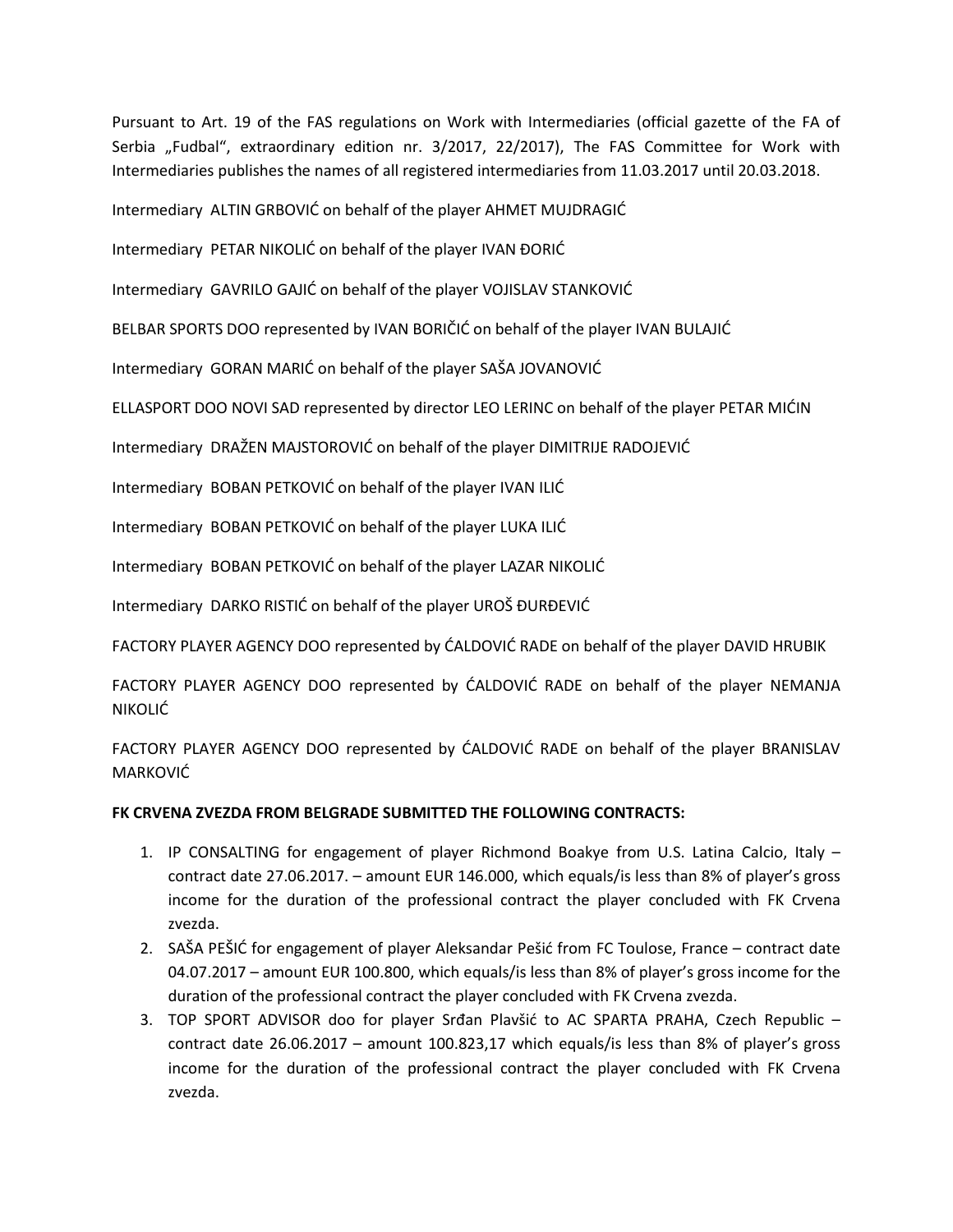- 4. DYNAMIC AGENCY doo for engagement of player Filip Bainović from FK Rad, Serbia contract date 31.08.2017 – amount EUR 17.000, which equals/is less than 8% of player's gross income for the duration of the professional contract the player concluded with FK Crvena zvezda.
- 5. STARS & FRIENDS doo for engagement of player Branko Jovičić from FC Amkar Perm, Russia contract dated 07.07.2017 – amount EUR 54.000, which equals/is less than 8% of player's gross income for the duration of the professional contract the player concluded with FK Crvena zvezda.
- 6. STEVAN MIKOVIĆ for engagement of player Filip Stojković from FC Munchen 1860, Germany contract date 16.06.2017 – amounts EUR 36.000, which equals/is less than 8% of player's gross income for the duration of the professional contract the player concluded with FK Crvena zvezda..
- 7. KRAJIŠNIK MARKO for engagement of player Milan Borjan from FK Ludogorec, Bulgaria contract date 13.09.2017 – amount EUR 35.000, which equals/is less than 8% of player's gross income for the duration of the professional contract the player concluded with FK Crvena zvezda.
- 8. D.PINDŽO PR AGENCIJA ZA MARKETING I SPORTSKE DELATNOSTI TESTA, Beograd for engagement of player Mihailo Ristić to FK KRASNODAR, Russia – contract date 30.06.2017 – amount EUR 153.873,60 which is 8% of total value of the transfer which belongs to FK Crvena zvezda.
- 9. ANDJELKOVIĆ MILOŠ for engagement of player Ruiz John Jairo Barrantes to AL FAYHA CLUB KSA/ALMAJMAAH, Saudi Arabia – contract date 05.08.2017 amount EUR 40.000 which makes 8% of total transfer value which belongs to FK Crvena zvezda.
- 10. RNB SPORT CONSULTING & MANAGMENT D.O.O. for engagement of player Luka Ilić to MANCHESTER CITY FC, England – Contract date 24.07.2017 – amount EUR 317.440 which makes 8% of total value of the transfer belonging to FK Crvena zvezda.
- 11. ĐORĐEVIĆ NENAD for engagement of player Milan Rodić from FC KRYLYA SOVETOV SAMARA, Russia – contract date 24.07.2017 – amount EUR 52.500, which equals/is less than 8% of player's gross income for the duration of the professional contract the player concluded with FK Crvena zvezda.
- 12. MARINA MUTAVDŽIĆ for engagement of player Filip Manojlović to GETAFE FC, Spain contract date 21.07.2017 – amount EUR 90.900 which makes 8% of total value of the transfer belonging to FK Crvena zvezda.
- 13. IP CONSULTING for engagement of player Richmond Boakye to JIANGSU SUNING FC Co, Ltd, Japan – contract date 28.02.2018 – amount EUR 409.200 which makes 8% of total value of the transfer, belonging to FK Crvena zvezda.
- 14. VAŽIĆ ALEKSANDAR for engagement of player Srđan Babić from FC Real Sociedad, Spain contract date 31.01.2018 – amount EUR 64.000 which makes 8% of total value of the transfer, which FK Crvena zvezda has an obligation to pay to FC Real Sociedad.
- 15. For engagement of player Guelor Kanga Kaku to AC SPARTA PRAHA, Czech Republic, the following intermediaries were engaged:
	- $\bullet$  DRAGAN TOŠIĆ- contract dated 31.01.2018 amount EUR 57.400
	- JELENA JELIĆ contract dated  $31.01.2018$  amount EUR 17.000,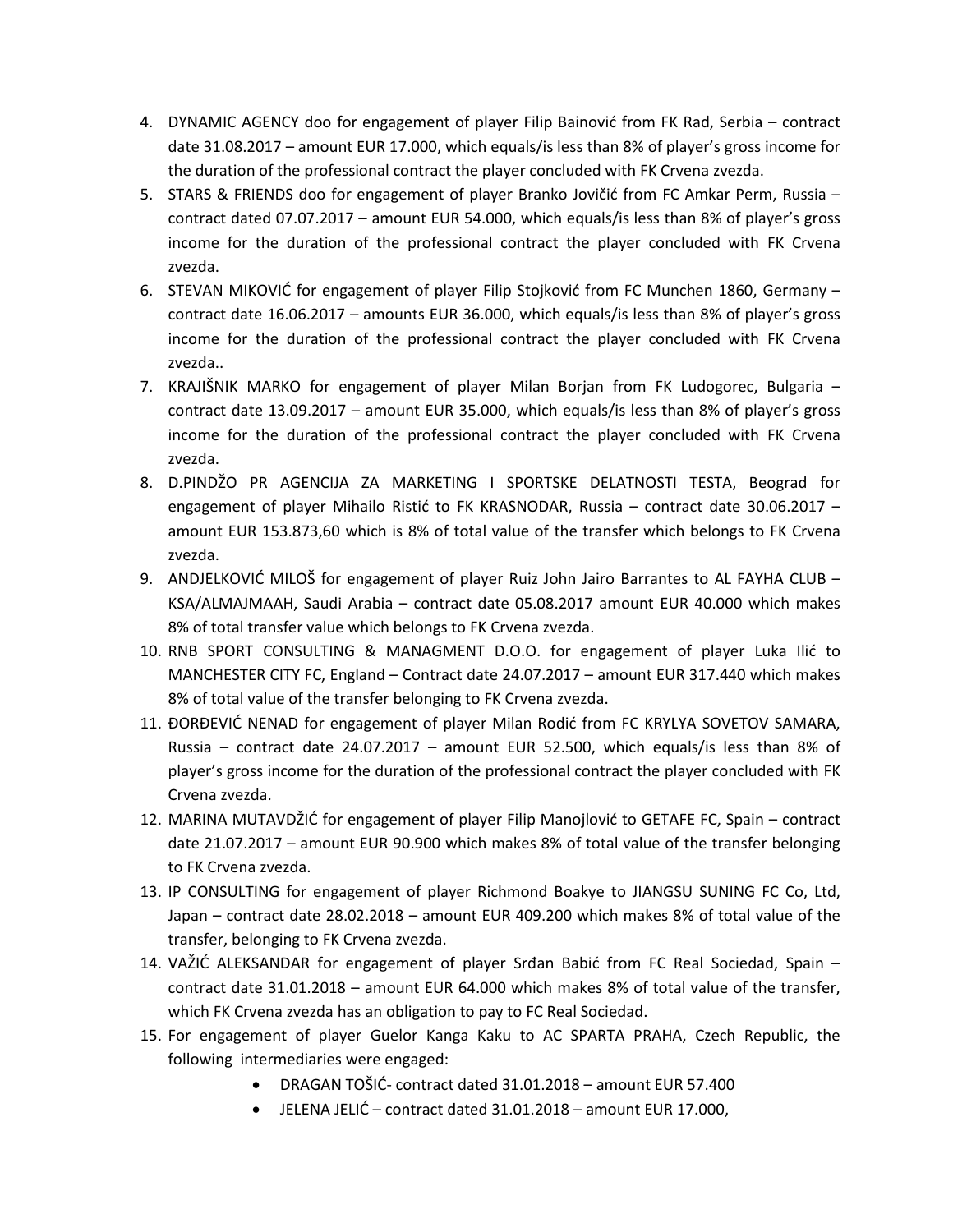which makes EUR 74.400 in total, which is 8% of total value of the transfer belonging to FK Crvena zvezda.

### **FK PARTIZAN FROM BELGRADE INFORMED THE COMMITTEE AS FOLLOWS:**

1. On concluding the professional contract with player Lazar Nikolić, it concluded the Agreement on mediation in concluding a professional contract with a player , with intermediary Nikola Damjanac from Belgrade for a commission in the amount of 24.500,- $\epsilon$  in counter value in dinars, which amounts to 8% of the gross value of the professional contract with the player. The commission has been paid.

2. On concluding the professional contract with player Armin Đerlek, it concluded the Agreement on mediation in concluding a professional contract with a player, with intermediary Nikola Damjanac from Belgrade for a commission in the amount of 40.600,- $\epsilon$  in counter value in dinars, which amounts to 8% of the gross value of the professional contract with the player. The commission has been paid.

3. On concluding the professional contract with player Filip Kljajić it concluded the Agreement on mediation in concluding a professional contract with a player, with intermediary IP Consalting, from Belgrade, represented by the Director Ivica Pavlović, for a commission in the amount of 57.000,-  $\epsilon$  in counter value in dinars, which amounts to 8% of gross value of the professional contract with the player. The commission has not been paid.

4. On concluding the professional contract on engagement of coach Miroslav Đukić, it concluded the Agreement on mediation in concluding a professional contract with a player , with intermediary Nikola Damjanac from Belgrade for a commission in the amount of 62.000,- $\epsilon$ in counter value in dinars, which is less than 8% of the gross value of the professional contract with the coach. The commission has been paid.

5. On the occasion of transfer of player Miletić Nemanja, from FK Vesterlo (Belgium) to FK Partizan, as well as on the conclusion of a professional contract with player Miletić Nemanja, it concluded the Mediation Contract with an intermediary Seven stars agency doo, with headquarters in Belgrade, Bulevar Mihajla Pupina 115d, for a commission of NET 60.500,- € in counter value in dinars, which is less than 8% of aggregate value of the compensation and gross value of the professional contract with the player. The commission has been paid.

6. On the occasion of transfer of player Seydouba Soumah, from FK Slovan (Slovakia) to FK Partizan, as well as on the conclusion of a professional contract with player Seydouba Soumah, , it concluded the Mediation Contract with an intermediary Boban Savić from Belgrade, for a commission of 252.000,- €, which is less than 8% of aggregate value of compensation and gross value of the professional contract with the player. The commission has been paid.

7. On the occasion of concluding the professional contract with player Milan Mitrović it concluded the Agreement on mediation in concluding a professional contract with a player, with intermediary Radojica Božović from Golubovci (Montenegro), for a commission of 80.000,-  $\epsilon$ , which is less than 8% gross value of the professional contract with the player. The commission has not been paid.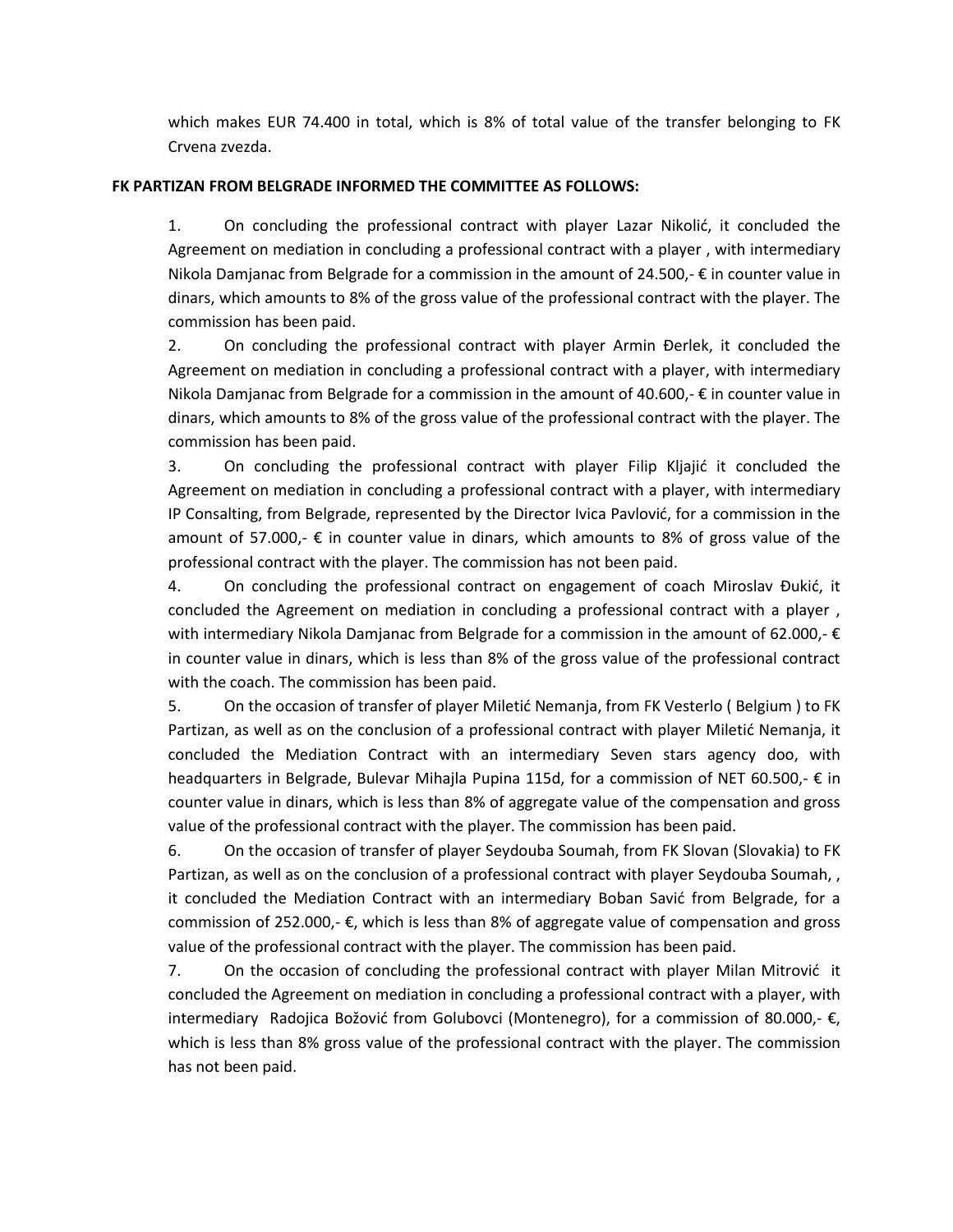8. On conclusion of professional contract with player Zoran Tošić, it concluded the Agreement on mediation in concluding a professional contract with a player, with intermediary Aleksandar Važić from Dubai, UAE, FA licence agent IMS 001842, for a commission of 136.000,-€, which is less than 8% of the gross value of the professional contract with the player. The commission has been paid.

9. On conclusion of a Loan Agreement of player Nemanja Antonov, from FC Grasshopers (Switzerland) to FK Partizan, as well as on a conclusion of a professional contract with player Nemanja Antonov, it concluded the Mediation Contract with an intermediary Nikola Damjanac, for a commission of 8.000,- €, which is less than 8% of the gross value of a professional contract with the player. The commission has not been paid.

10. On the transfer of player Ognjen Ožegović, from FK Čukarički to FK Partizan, as well as on the conclusion of a professional contract with the player Ognjen Ožegović, it concluded the Mediation Agreement with Intermediary Radojica Božović from Golubovci (Montenegro), for a commission of 56.600,-  $\epsilon$ , which is less than 8% of aggregate value of compensation and gross value of the professional contract with the player. The commission has not been paid.

11. On the conclusion of the professional contract with player Vladimir Stojković, Agreement on mediation in concluding a professional contract with player, with intermediary Nikola Damjanac from Belgrade for a commission of 14.400,-  $\epsilon$  in counter value in dinars, which is less than 8% of the gross value of the professional contract with the player. The commission has not been paid.

12. On the occasion of the transfer of player Nikola Milenković from FK Partizan to FK Fiorentina ( Italy ), a Contract on mediation in transfer was concluded with intermediary Nikola Damjanac from Belgrade, for a commission of 408.000,-  $\epsilon$  in its counter value in dinars, which amounts to 8% of value of the compensation. The commission has been paid.

13. On the occasion of transfer of player Leonardo de Silva de Souza-e from FK Partizan to FK Al Ahli ( Saudi Arabia ), a Contract on mediation in transfer was concluded with intermediary Zoran Stojadinović from Belgrade, for a commission of 320.000,- $\epsilon$  in counter value in dinars, which amounts to 8% of value of compensation. The commission has been paid.

14. On the occasion of transfer of player Nemanja Mihajlović from FK Partizan to FK Heerenveen (Netherlands), a mediation contract was concluded with intermediary Seven stars agency doo, with headquarters in Belgrade, Bulevar Mihajla Pupina 115 v, for a commission of 128.000,-  $\epsilon$  in counter value in dinars, which amounts to 8% of value of compensation. The commission has been paid.

15. On the occasion of transfer of player Uroš Đurđevid from FK Partizan to FK Olympiacos (Greece), a Mediation Contract in the transfer was concluded with intermediary Darko Ristić, from Belgrade, for a commission of 200.000,-  $\epsilon$ , which amounts to 8% of the value of compensation. The commission has been paid.

16. On conclusion of a professional contract with player Yurii Vakulko, a Mediation Contract was concluded with intermediary Interscout GmbH, from Switzerland, represented by the Director Boban Antić, for a commission of 30.000,- $\epsilon$ , which is less than 8% of the gross value of the professional contract with player. The commission has not been paid.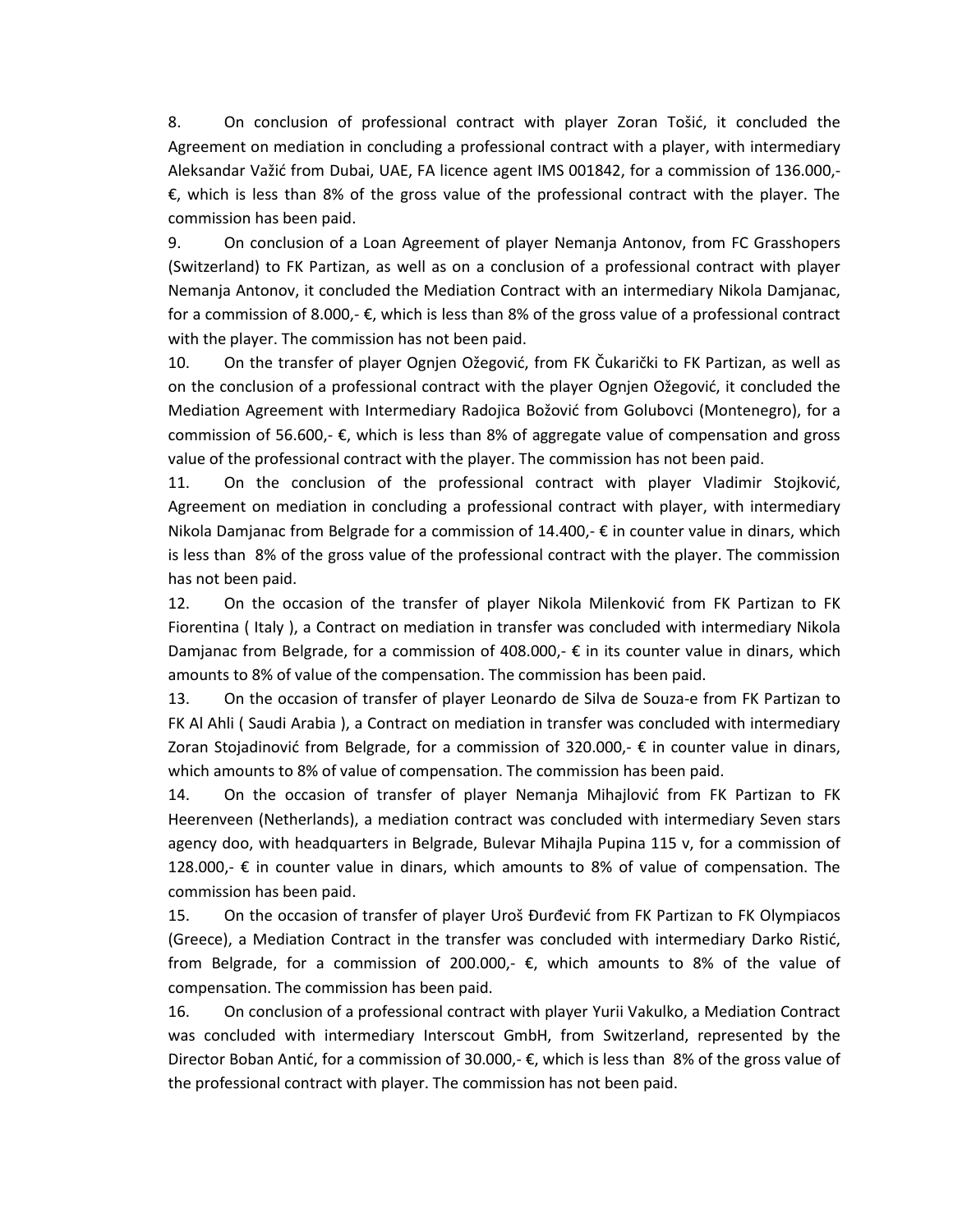17. On the occasion of the transfer of player Salou Dramane, from FC Salitas (Burkina Fasso) to FK Partizan, as well as on conclusion of a professional contract with player Salou Dramane, a Mediation Contract was concluded with intermediary DOO Magnum, with headquarters in Budva (Republic of Montenegro), Akademija znanja bb, ID 02995344, in the amount of 9.200,- €, which is less than 8% of gross value of the professional contract with the player. The commission has not been paid.

18. On conclusion of a new professional contract with player Vladimir Stojković, an Agreement on mediation in concluding a professional contract with a player was signed with intermediary Radojica Božović from Golubovci (Montenegro), for a commission of 120.000,- €, which is less than 8% of gross value of the professional contract with the player. The commission has not been paid.

19. On the occasion of transfer of player Everton Luiz from FK Partizan to FK SPAL ( Italy ), a Mediation contract was concluded with intermediary Carlos Leonardo (Juan Carlos) Piiazi, Via Santa Vittoria 6, Fermo, Italy, for a commission of 48.000,- €, which amounts to 8% of value of the compensation. The commission has not been paid.

20. On the occasion of transfer of player Đorđe Ivanović from FK Spartak from Subotica to FK Partizan, as well as on conclusion of a professional contract with the player, a Mediation Contract was concluded with intermediary Stanko Jović from Belgrade, for a commission of 78.000,-  $\epsilon$ , which is less than 8% of aggregate of value of compensation and gross value of the professional contract with the player. The commission has not been paid.

## **FK ČUKARIČKI FROM BELGRADE INFORMED THE COMMITTEE AS FOLLOWS**

1. Intermediary ĐURO IVANIŠEVIĆ KICK&RUSH SPORT MANGEMENT Neustr 4, Germany represented by ĐURO IVANIŠEVIĆ acted as intermediary in realization of transfer of player ERHAN MAŠOVIĆ who was transferred from FK ČUKARIČKI to FC Brugge NV (Belgium). The transfer fee was EUR 1.650.000. The fee which was paid to the intermediary was EUR 132.000.

2. Intermediary NEBOJŠA KORAĆ PR Fudbalski menadžer IN SPORTS DN, Tamiška 14, Beograd represented by NEBOJŠA KORAĆ has mediated in realization of transfer of player Đorđe Crnomarković sa FK ČUKARIČKI. Naknada koja je isplaćena posredniku iznosila je EUR 15.000.

#### **FK VOŽDOVAC FROM BELGRADE INFORMED THE COMMITTEE AS FOLLOWS**

Intermediary BORKO ĐUKANOVIĆ for player IGORA MAKSIMOVIĆA has signed the Mediation Agreement with FK VOŽDOVAC in transfer of the said player from FK Voždovac to another club. The transfer was not realized.

According to reports of Clubs who have submitted their reports to the Football Association of Serbia – Committee for Work with Intermediaries, the total consolidated amount of fees paid to intermediaries in the mentioned period amounts to 3.971.736,77 EUR.